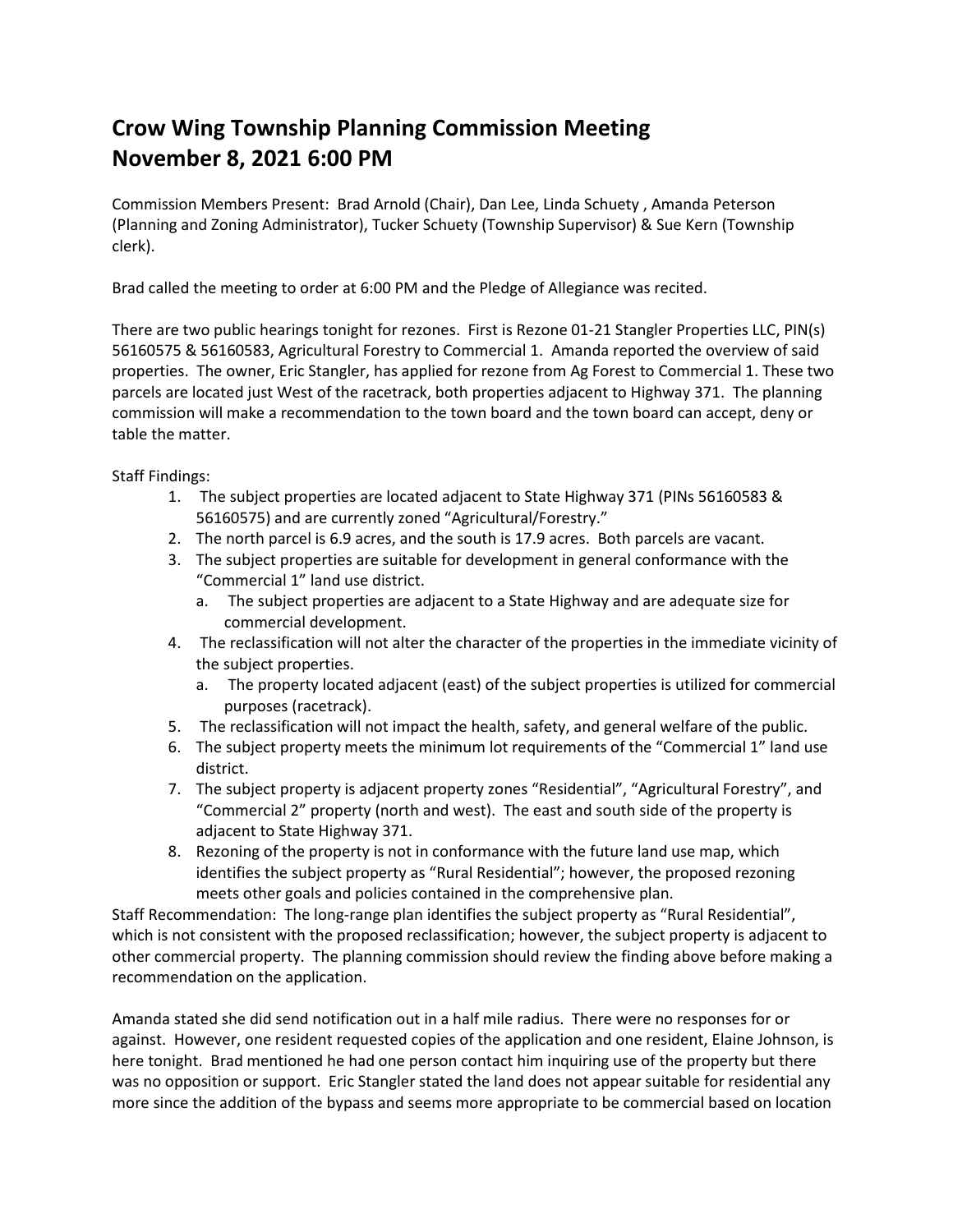and surrounding properties. Brad mentioned the property does not seem to lend itself to a quiet peaceful residential property for a home. Elaine Johnson's property is at the southern end of said parcels. She has been resident there for 35 years and when the bypass went in 21 years ago, she was told she would have access to the highway. This has not been the case. She must drive clear around to access 371 and has much traffic to deal with especially on Saturday nights because of the racetrack. She is the lone resident and wants to know if they rezone the parcels to commercial will they be given access to the highway. Further, she stated there is traffic that is going the wrong direction on the interchange. She has concerns that if it becomes commercial, how far will Baxter come this way with commercial and really what does Crow Wing Township want, residential or commercial? Brad stated MN Dot would not have any part in having an access there and it was also his understanding there would be no access to Brandon Way and a portion of the property there is for retainage of 371. Further, Brad said that 371 is scheduled for construction there next summer. Brad also acknowledged there are a lot of issues with traffic there. He has not seen what if any alterations would be happening there with the construction of 371. Brad did say the whole theme of Crow Wing Township is rural and quiet with pockets of commercial. One of the reasons we do our own planning and zoning is to ward off folks. Eric said they have talked to MN Dot and there is no solid plan on an access there. Maybe someday a round a bout could be put in, but the matter is just speculation at this point. There has been some interest in a gas station. He stated that they do have an entry permit on the south end. Amanda said she notified the Department of Transportation but got no response. Brad said they have not publicized their plans to date.

Dan commented it would be tough to put a home in there and access is a major problem. Dan thought there may be possible access on inside the curve. Brad said it would be nice to just have trees, but landowners have rights also. There is fitment to the ordinance. Tucker commented that with addition of more traffic it could become a major problem. They discussed that the northern piece is more retainage purposes and/or drainage and is too tight for anything else except green space or brown space. Tucker mentioned there is about 450' wide space which is enough for proper set back and building. Eric said they would have a site plan by spring and by then they would know what road construction will take place. Eric stated he wanted both pieces commercial. Tucker stated we usually try to go with land use map as stated but Brad mentioned that this is an extremely unique situation. Further, Tucker stated that a list of unique reasons for a rezone should be made adhering to article 4 amendments and not set a precedent for changing to commercial. Tucker said we want to be rural residential, and we must be very intentional with a rezone siting reasons. Finding of facts show it is surrounded by commercial along with the viaduct and commercial highway limiting its use for residential. There were over 200 contacts sent out with this rezone. Article 4 states 'reclassification is warranted due to changed land use circumstances' and it is 'not detrimental to uses or property in the immediate vicinity' and the transportation department has been contacted in writing.

Brad made a motion to support the rezone based on classification due to circumstances in land use have dictated it as not useable for residential purposes. The set back retention on the north of the property would give it good separation from the residential area and because it is surrounded by unique commercial, the property is a derivative of the property that surrounds it which had no request of the landowner. Dan seconded the motion. In discussion, Linda said she would have liked to leave the 6.9 acres left as noncommercial as the resident has voiced her concerns. Brad explained that there couldn't be anything there on that piece. They were confident no access will be made there. The motion was approved 4-0. The recommendation will go before the town board tomorrow night. It was noted that the applicant should show concerns with the neighbor to the north and there are existing concerns for safety.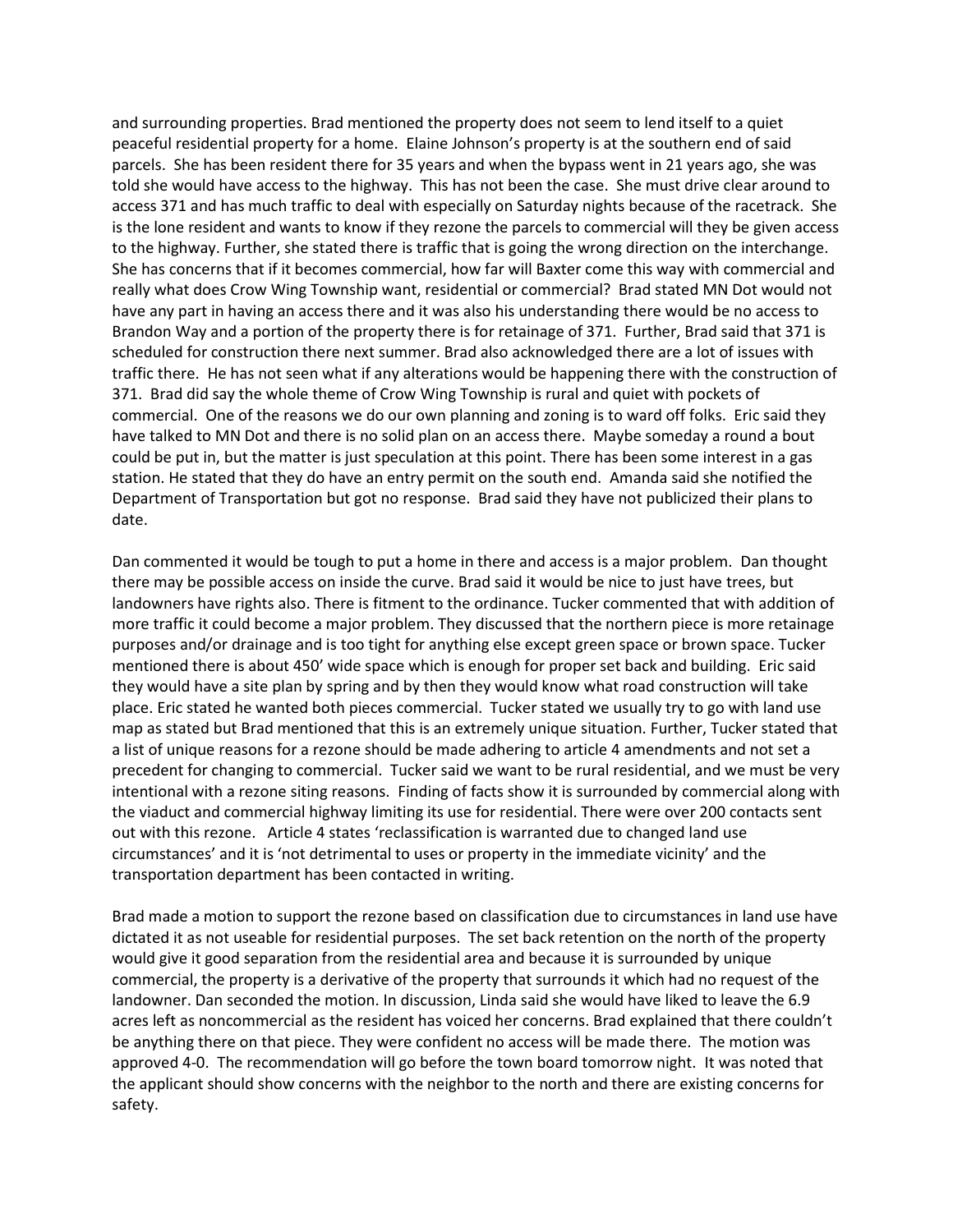Rezone 02-01 Floyd & Patricia Sweet, PIN(s) 56170572, 56170575, 56170566, Agricultural Forestry to Rural Residential 5. Amanda stated the applicant is requesting to rezone the parcels described above from "Agricultural Forestry" to "Rural Residential 5". These properties are adjacent to Sweet Road southwest of highway 371 bypass.

Staff Findings:

- a. The subject properties are located adjacent to Sweet Road (PINs 56170502, 56170566, & 56170575) and are currently zoned "Agricultural/Forestry".
- b. The eastern parcel is 14.8 acres and contains a home, three accessory structures, septic system and a well. The vacant parcel directly north of the eastern parcel is 10 acres and has no access. The vacant parcel furthest to the west is 35 acres and has access to Sweet Road.
- c. The property owner intends to split the 14.8-acre parcel into two lots if the rezone is approved. There are no current plans for the remaining two parcels.
- d. The subject properties are suitable for development in general conformance with the "Rural Residential 5" land use district.
	- a. The subject properties are suitable for low-density development with adequate size for rural residential use.
- e. The reclassification will not alter the character of the properties in the immediate vicinity of the subject properties.
	- a. The property located adjacent (north) of two of the subject properties is zoned Rural Residential 2.5 and used accordingly.
- f. The reclassification will not impact the health, safety, and general welfare of the public.
- g. The subject properties meet the minimum lot requirements of the "Rural Residential 5" land use district.
- h. The subject property is adjacent to property zones "Rural Residential 2.5" to the north and "Agricultural Forestry" to the south and west. The east side of the property is adjacent to Sweet Road and State Highway 371.
- i. Rezoning of the property is in conformance with the future land use map, which identifies the subject property as "Rural Residential".

Staff Recommendation: The long-range plan identifies the subject property as "Rural Residential", which is consistent with the proposed reclassification. The planning commission should review the findings above before making a recommendation on the application.

Amanda stated this was sent out in a half mile radius and she received one question on what was proposed and then one question on property taxes. No comments made to oppose or pro for the result. Brad reaffirmed there were 3 parcels involved but only one on Sweet Road would be split and all would be classified as Res 5 noting there is considerable low land involved. Mr. Sweet indicated he wanted to transfer 5 over to a daughter and the other 10 connects to the one with a house but no access to it. Brad commented concerns about the low land and to be careful building on that. The applicant commented wanting to do all three so he wouldn't have to do it again later. The planning commission noted the areas around said properties are mostly 2.5 to 4.5 acres. A resident asked how often these can be subdivided. Brad said there is a timeline to that. Amanda said it cannot be more than 3 splits in 5 years. The applicant stated that it is not their plan to do more.

Linda made a motion to approve the rezone based on staff findings and facts. Dan seconded. There was no further discussion. Motion passed 4-0. The matter will be brought before the town board at tomorrow night's meeting. Amanda will get information to the board prior to the meeting.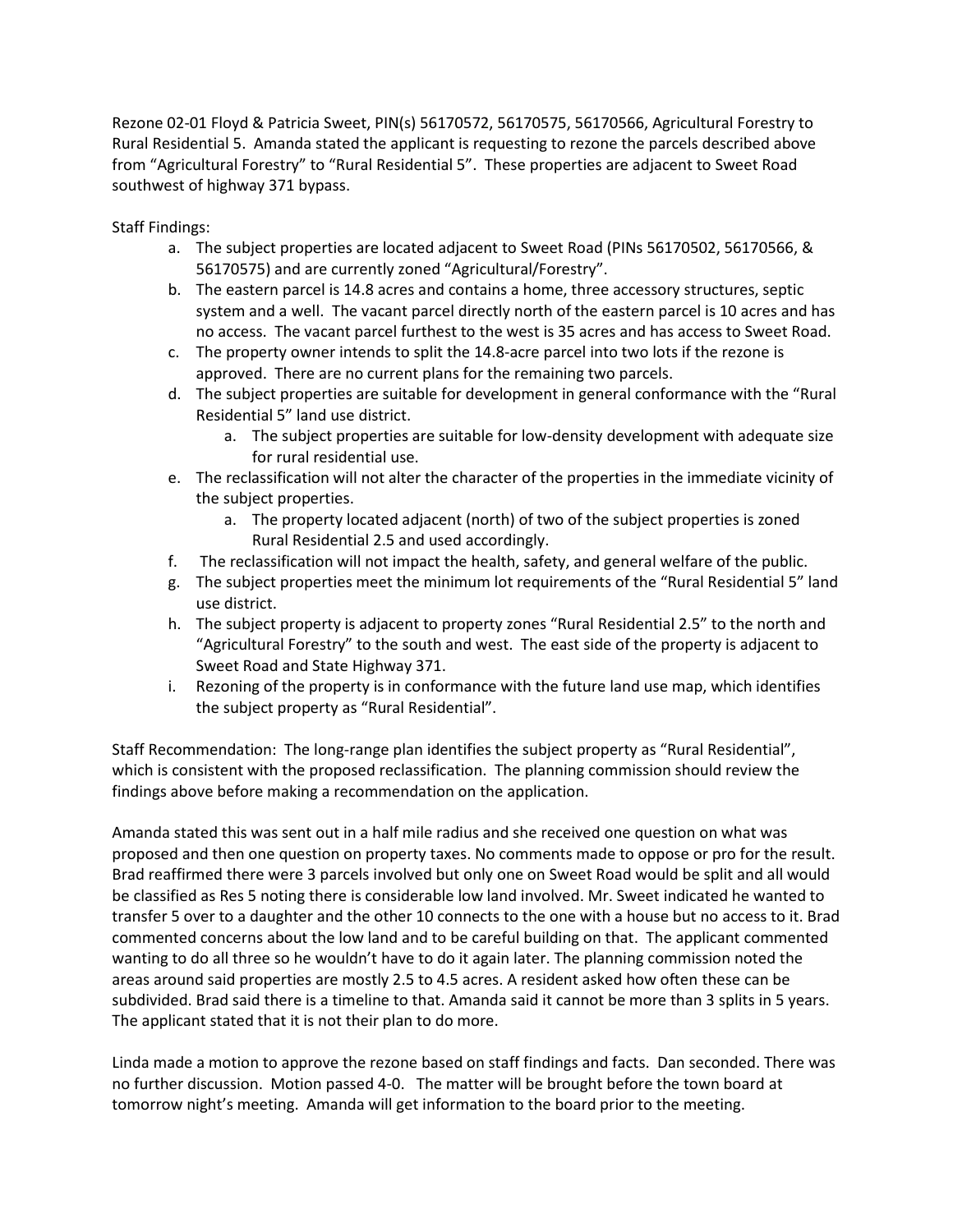There were no additions or deletions to the agenda.

## Open Forum: None.

It was noted that the approval of minutes is for October 11, 2021, not for September  $13<sup>th</sup>$  as written in the agenda. Dan made a motion to approve the minutes for October  $11<sup>th</sup>$ , 2021, as written. Linda seconded. Motion passed unanimously.

New Business: Amanda reported that Mr. Christensen wanted to run a consignment sale out of his pole barn up to 2 times per month. Amanda is looking for direction as far as the consignment part of the request as it does not fit that of a conditional use permit. Amanda read the criteria for home occupation and home business standards.

Home Occupation Standards:

- A. A home occupation is allowed without a permit in all land use districts.
- B. There shall be a primary residence on the property that is occupied by the business owner. The business enterprise shall be conducted exclusively within the primary residence or accessory structures.
- C. No person other than the occupants of the primary residence may be employed.

Home Business Standards: A home business requires a conditional use permit according to the use tables in Article 10.3 of this ordinance. The following standards shall apply:

- A. There shall be a primary residence on the property that is occupied by the business owner. The business enterprise may be conducted outside as well as within the buildings.
- B. There may only be one sign, with a permit, on the parcel advertising the business which shall not be illuminated and shall not measure greater than 70 square feet in area.
- C. Persons other than those that occupy the dwelling may be regularly employed.
- D. The outdoor storage of those items not generally considered to be retail display items shall be screened from view from public roads, abutting residences, public surface water and public recreational facilities.
- E. The Planning Commission /Board of Adjustment may impose conditions on home businesses such as, but not limited to, hours of operation, parking provisions, and equipment storage.

Allen Christensen stated initially he was going to do this in Noki township with just a permit being required there but it had to be under a sister's name and now that is not happening for various reasons. Allen is now wanting this home business here. He may have only 4 sales/year or maybe on the high end 2 sales/month. He has a pole barn in place. There would be one day for drop offs and one day for pickups. It would be a bid to buy situation online. Most of the business would take place in the pole barn. Discussion was had about a previous resident who wanted to sell cars like a car lot. Allen lives on said property. Home business standards require conditional use permit which allows for regulation and home occupation standards are more relaxed. Amanda stated with a CUP, there is an application fee and a current compliant septic system in place. Allen has brand new septic system in place. He will need a public hearing much like we did with the rezone and Allen will have to submit a business plan to Amanda. This can be approved by the Planning Commission and not the town board. Allen will be working with Amanda and submit his application and business plan.

Chad Jillson violation: Mr. Jillson continues to be in violation of the ordinance with the junk and debris on his property, as well as people living in a camper. Amanda spent time speaking with his probation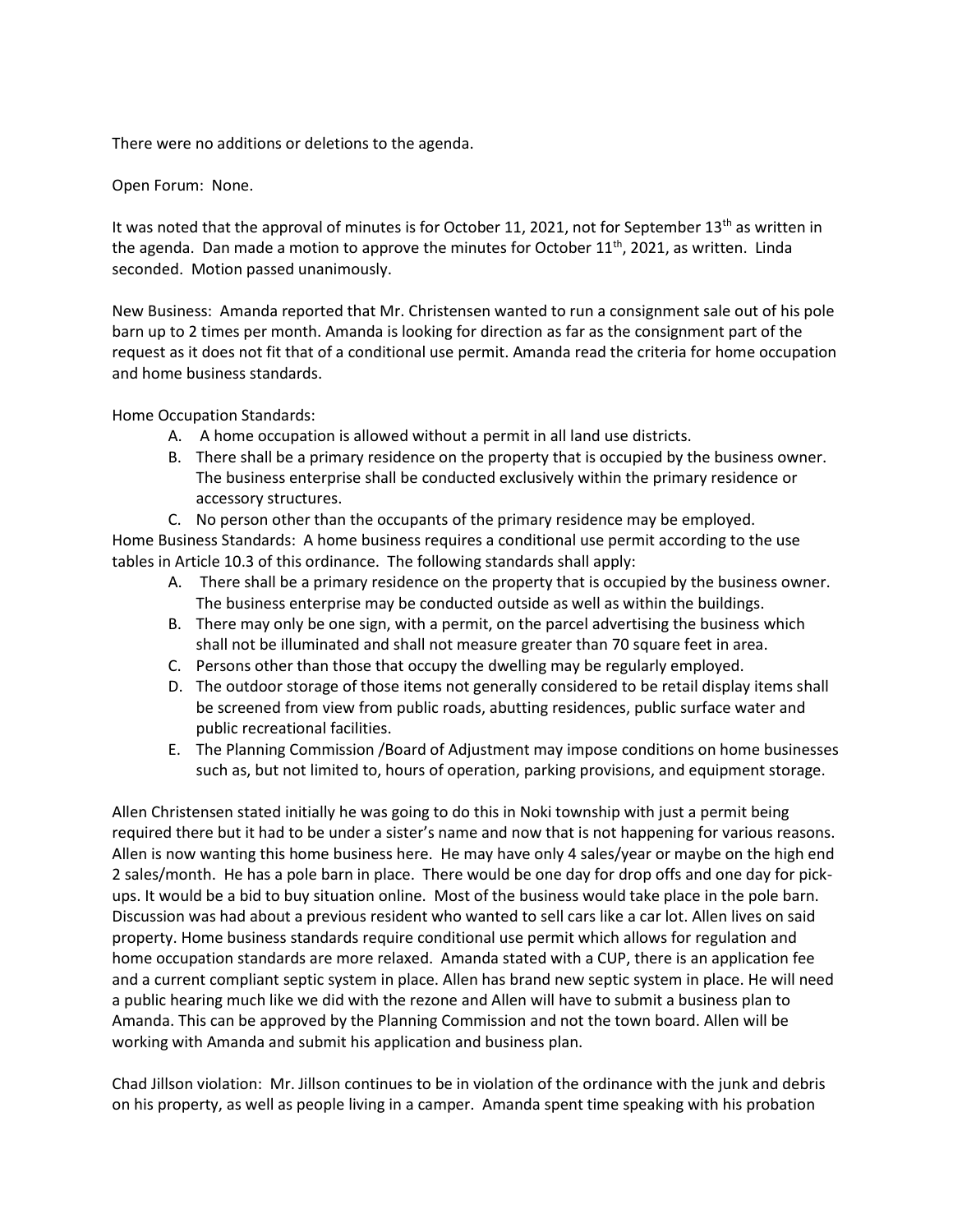officer, court administration, and the Crow Wing County Sheriff and was able to get a letter served to Mr. Jillion's home. I forwarded the letter to his probation officer, as he is in violation of the conditions set forth in his criminal case. The letter was included in the packet for the planning commission. The property is not being maintained and the probation officer says someone is living there. He is on probation. The Sheriff's office got the letter. Brad has talked to the neighbor to the north and there is concern about the property condition and this is part of Mr. Jillson's court order to abide caring for his land and that comes to a head in April 2022. There is a  $5<sup>th</sup>$  wheel motor home on the property with people living there illegally without electricity, water, or sewer for 6-7 weeks. Brad questioned how we know they got the letter from the Sheriff even though we have been informed they were served. Amanda will follow up.

Discussion of new planning commission member: There has been an opening on the Planning Commission Board that has been advertised on the website. David Nelson who is present has expressed interest in sitting on the planning commission who was present at the meeting. Only one other individual expressed ability but not much interest. David moved into the township last November and wants to serve and give back to the community. The position requires the individual to be a resident of the township, they are appointed not elected and the term is two years. The town board appoints an individual and the committee meets the  $2^{nd}$  Monday of the month. Rarely or occasionally the member would do an inspection of property. All the particulars were discussed with David. There is a training he could take through Sourcewell. Appointments are the first meeting in February. Brad will discuss with the town board.

Ordinance amendments: Litchy's have made an offer with the property discussed. It's an Agri-business is being recommended to be under Agricultural Use section not under Commercial. It would be allowable with a CUP. The Litchy property looks to be a fitment for Agri business. An ordinance will be discussed at the December meeting.

Energy systems language will also be addressed at the December meeting. Some information from the Crow Wing County will be obtained. With people wanting to get into solar energy, the commission wants an ordinance in place to help with these requests.

Violation Ordinance language: The Planning Commission had a very lengthy and involved discussion about the violation language. In the past many years, they have tried to be firm and at times too lenient to be forgiving but now want to develop language and a process which is both firm and effective but also fair to the resident. Much information was brought forward by Amanda from surrounding areas like the City of Brainerd, Motley, Morrison County and Pequot Lakes. There is verbiage in all these ordinances that we do not have at Crow Wing Township which we should consider especially with repeat offenders. Specifically, language of citations and penalties especially when devaluing and negatively affecting neighboring properties. Some other areas have a nuisance ordinance. Others partner up with law enforcement. Many other ordinances have stiff penalties that only go away when the violations are rectified. Penalties as high as \$100/day up to a maximum of \$1000. Things like vermin, fire hazards, health and safety hazards and a total lack of regard for one's neighbors need to be dealt with in a new manner. The language should include things like 'right of inspection' and a written out 'process' with penalties clearly defined. Brad suggested an enforcement process including attorneys. All said violations would be complaint driven. The possibility of 'clean up days' was mentioned. Further, fines would be assessed to taxes. The Board and the Planning Commission needs to do some homework and Amanda will present some language options to the Commission.